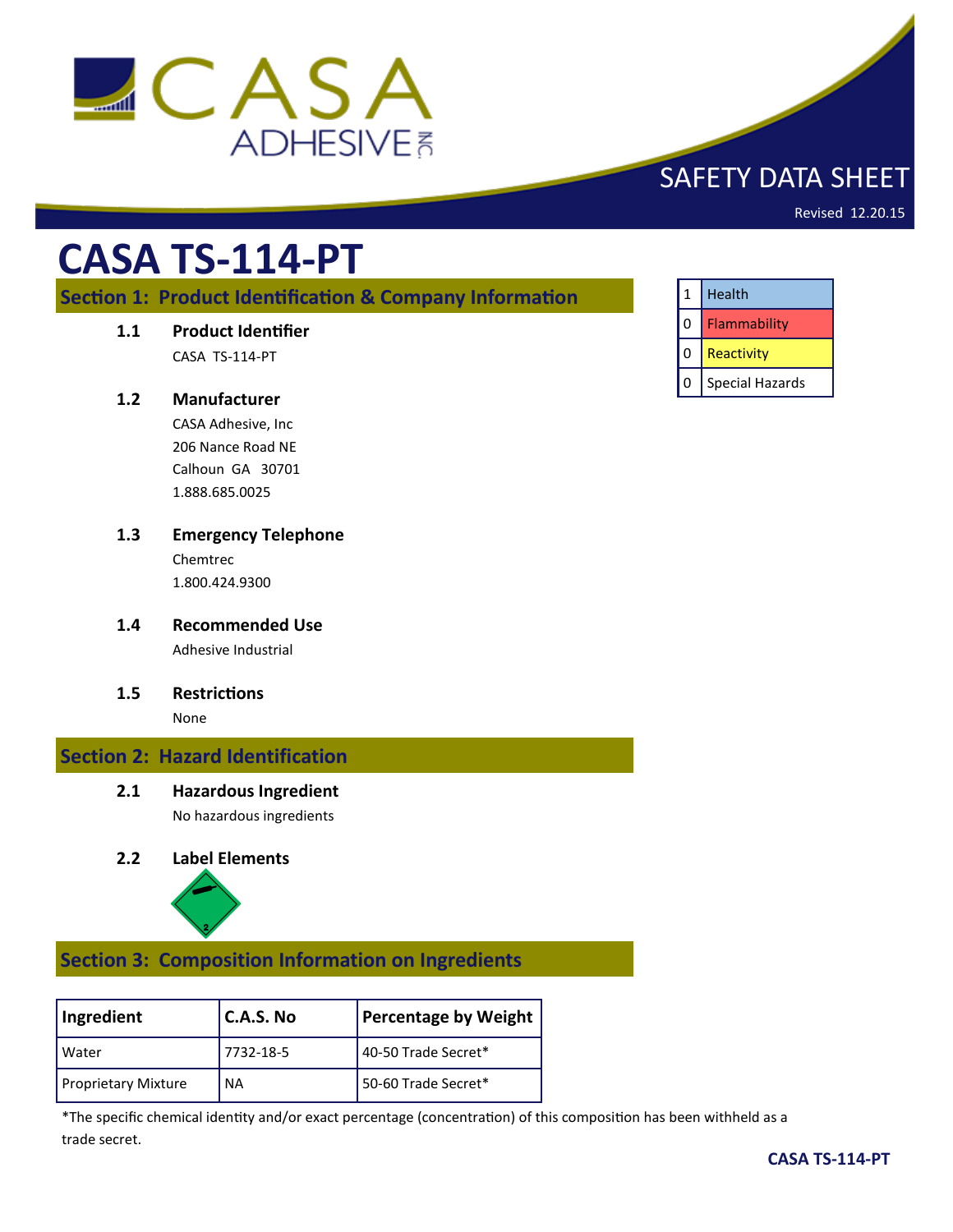## **Section 4: First Aid**

#### **Description of first aid measures**

| Eye       | Possible irritant. Flush with water for 10-15 minutes. If irritation persists, consult physician. |
|-----------|---------------------------------------------------------------------------------------------------|
| Skin      | Possible irritation. Wash with soap and water.                                                    |
| Ingestion | Consult physician.                                                                                |

## **Section 5: Fire Fighting Measures**

**5.1 Flash Point**

None

#### **5.2 Extinguishing Media**

Water, carbon dioxide, or dry chemical

#### **5.3 Special Fire Fighting Features**

Wear self contained breathing gear in confined spaces

#### **Section 6: Composition Information on Ingredients**

#### **Accidental Release Measures**

Spill Wear appropriate personal protection equipment. Absorb spill with vermiculite or inert material, then place in container for chemical waste.

## **Section 7: Handling & Storage**

**7.1 Handling**

None

#### **7.2 Storage**

Minimum 60°F and maximum 100°F. Store in dry place. **DO NOT FREEZE. Contents under pressure-avoid excessive heat (120**°**F)** Propellant: UN 1066 2.2 Non-flammable compressed gas n.o.s

### **Section 8: Exposure Controls & Personal Protection**

| Ventilation               | <b>Local Ventilation</b>          |
|---------------------------|-----------------------------------|
| Respiratory               | Recommended in poorly vented room |
| <b>Protective Gloves</b>  | Recommended                       |
| Eye Protection            | Recommended                       |
| <b>Hygienic Practices</b> | Wash with soap after exposure     |

## **Section 9: Physical & Chemical Properties**

| <b>Physical Form</b>    | Liquid           |
|-------------------------|------------------|
| <b>Boiling Point</b>    | $212^{\circ}F$   |
| Vapor Density           | Heavier than air |
| <b>Evaporation Rate</b> | Same as water    |
| Appearance              | Milky blue       |
| Odor                    | Latex            |
| <b>Specific Gravity</b> | 1.10             |
| Volatility/Volume       | 35-37%           |
| Solubility in water     | Soluble          |
| voc                     | 0 grams/liter    |
|                         |                  |